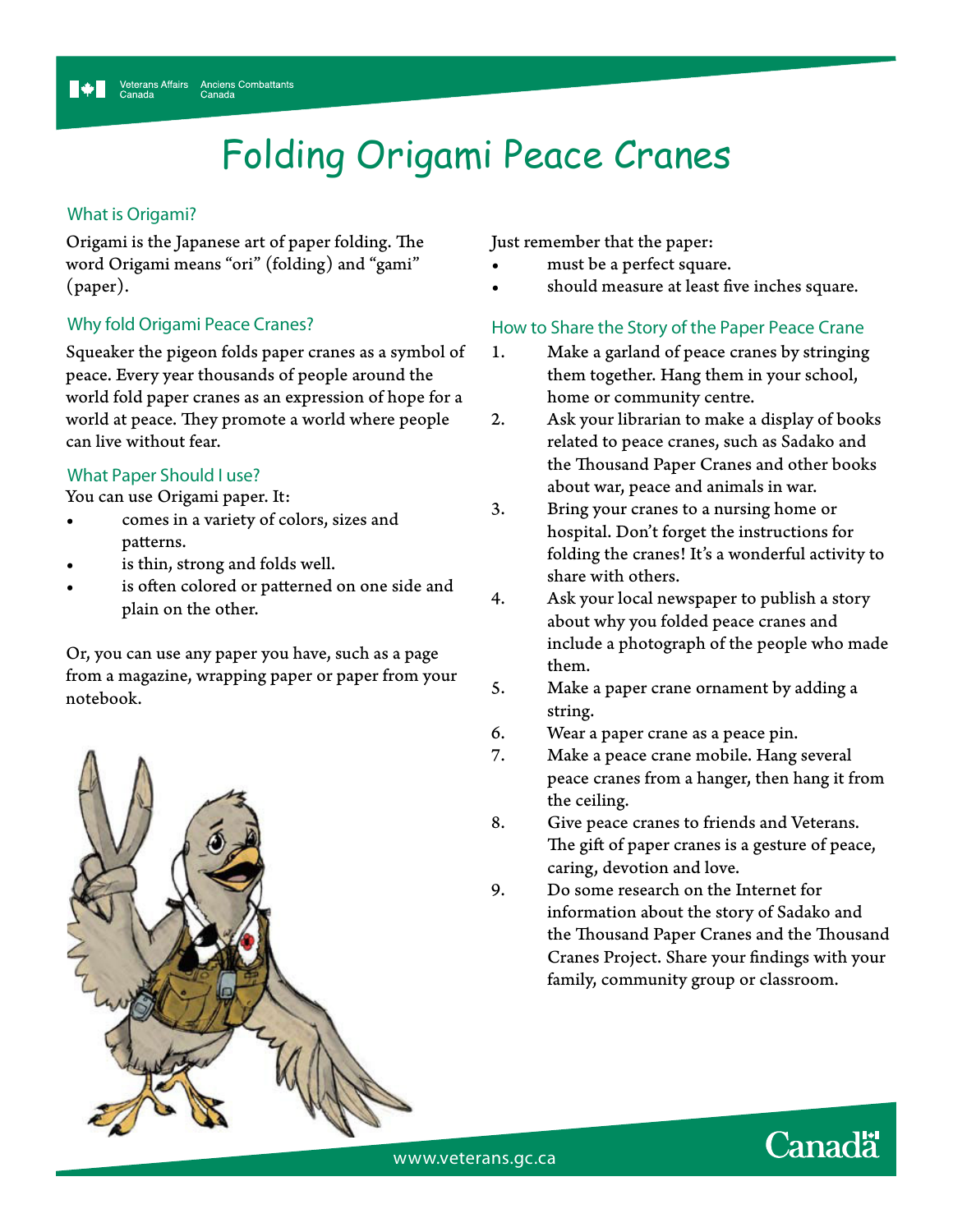## **How do I make peace cranes?**

### **1**

Fold paper diagonally to form a triangle. Be sure the points line up. Use your thumbnail to make all creases very sharp. Now, unfold the paper

### **2**

Fold the paper diagonally in the opposite direction, forming a new triangle.

Unfold the paper and turn it over so the white side is up. The dotted lines in the diagram are creases you have already made.

### **3**

Fold the paper in half to the right to form a tall rectangle.



Unfold the paper.

### **4**

Fold the paper in half, bringing the bottom up to the top to form a wide rectangle.

Unfold the rectangle, but don't flatten it out. Your paper will have the creases shown by the dotted lines in the figure on the right.



**1**

**23 4**

### **5**

Bring all four corners of the paper together, one at a time. This will fold the paper into the flat square shown on the right. This square has an open end where all four corners of the paper come together. It also has two flaps on the right and two flaps on the left.

### **6**

Lift the upper right flap, and fold in the direction of the arrow. Crease along line a-c.

### **7**

Lift the upper left flap and fold in the direction of the arrow. Crease along the line a-b.

### **8**

Lift the paper at point  $d$  (in the above diagram) and fold down into the triangle b-a-c.

Crease along the line b-c. Undo the three folds you just made (steps 6, 7, and 8), and your paper will have the crease lines shown on the right.

### **9**

Lift just the top layer of the paper at point a.

Think of this as opening a crane's beak. Open it up and back to line b-c where the beak would hinge. Crease the line b-c inside the "beak."

Press on points b and c to reverse the folds along lines a-b and a-c. The trick is to get the paper to lie flat in the long diamond shape shown on the right. At first it will seem impossible, but with some patience you will get the hang of it!

### **10-13**

Turn the paper over. Repeat steps 6 to 9 on this side. When you have nished, your paper will look like the diamond below with two "legs" at the bottom.





**a**

**d**

**b** <u>c</u>